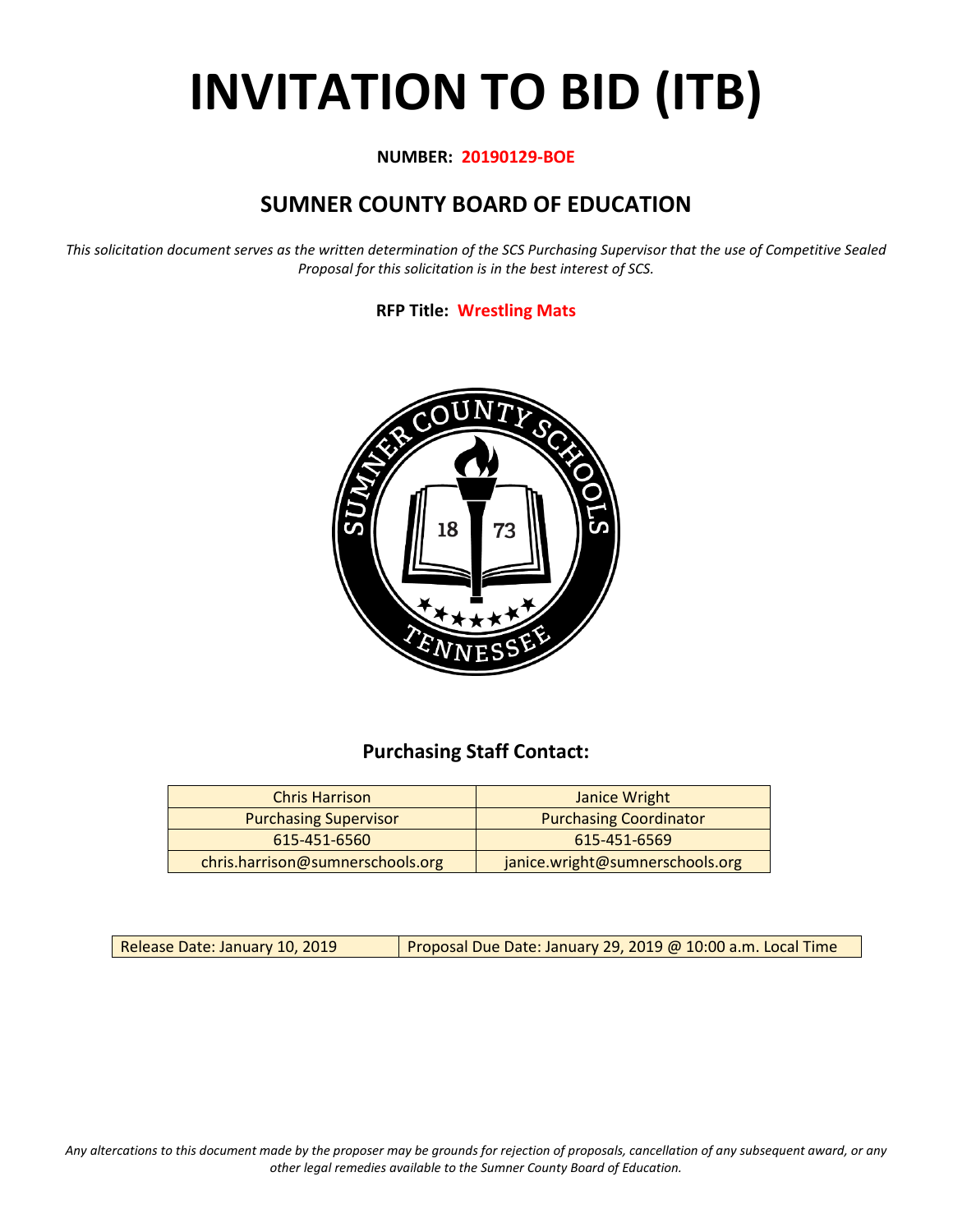# **NOTICE TO PROPOSERS**

There may be one or more amendments to this ITB. In order to receive communication for any such amendments issued specifically to this ITB, the proposer must provide the information requested below to the Sumner County Board of Education (SCS) Purchasing Department. The information may be sent by email to: Chris Harrison, Purchasing Supervisor, chris.harrison@sumnerschools.org. SCS will send amendments only to those proposers which complete and return this information in a timely manner.

| <b>ITB Number:</b>      | 20190129-BOE Wrestling Mats |
|-------------------------|-----------------------------|
| Company Name:           |                             |
| <b>Mailing Address:</b> |                             |
|                         |                             |
|                         |                             |
| Phone Number:           |                             |
| <b>Contact Person:</b>  |                             |
| Email Address:          |                             |
|                         |                             |
|                         |                             |
| <b>Printed Name:</b>    |                             |
| Date:                   |                             |

Emailed amendments will be sent in a Microsoft Word (Office for Windows) or Portable Document Format (pdf) format. Any alterations to the document made by the proposer may be grounds for rejection of proposal, cancellation of any subsequent award or any other legal remedies available to SCS.

Amendments will also be posted on the SCS website **https://sumnerschools.org/index.php/current-bids-and-rfps** and attached to the solicitation listing as a PDF or WORD file. Check the particular solicitation on the Current Bids and RFPs webpage for any posted amendments.

By completing and returning this form, the Proposer has expressed its intent to provide a proposal for **20190129-BOE Wrestling Mats.**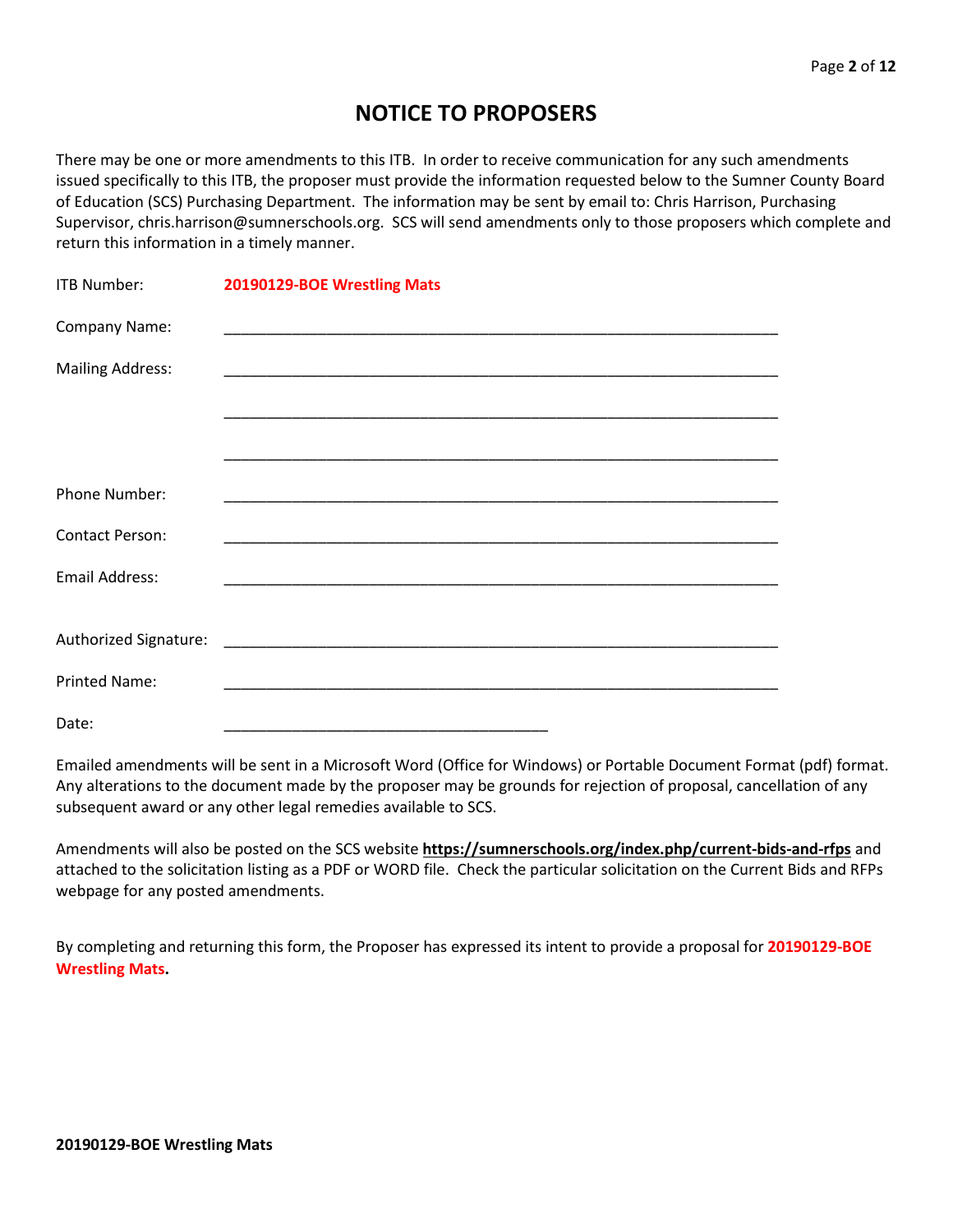# **TABLE OF CONTENTS**

- 1. Specification
- 2. Source Selection and Contract Award
- 3. Schedule of Events
- 4. Delivery of Proposals
- 5. Protests
- 6. New Vendors
- 7. Attachments
	- A. Bid Form/Certification
	- B. IRS Form W9
	- C. Attestation Re Personnel
	- D. Standard Terms and Conditions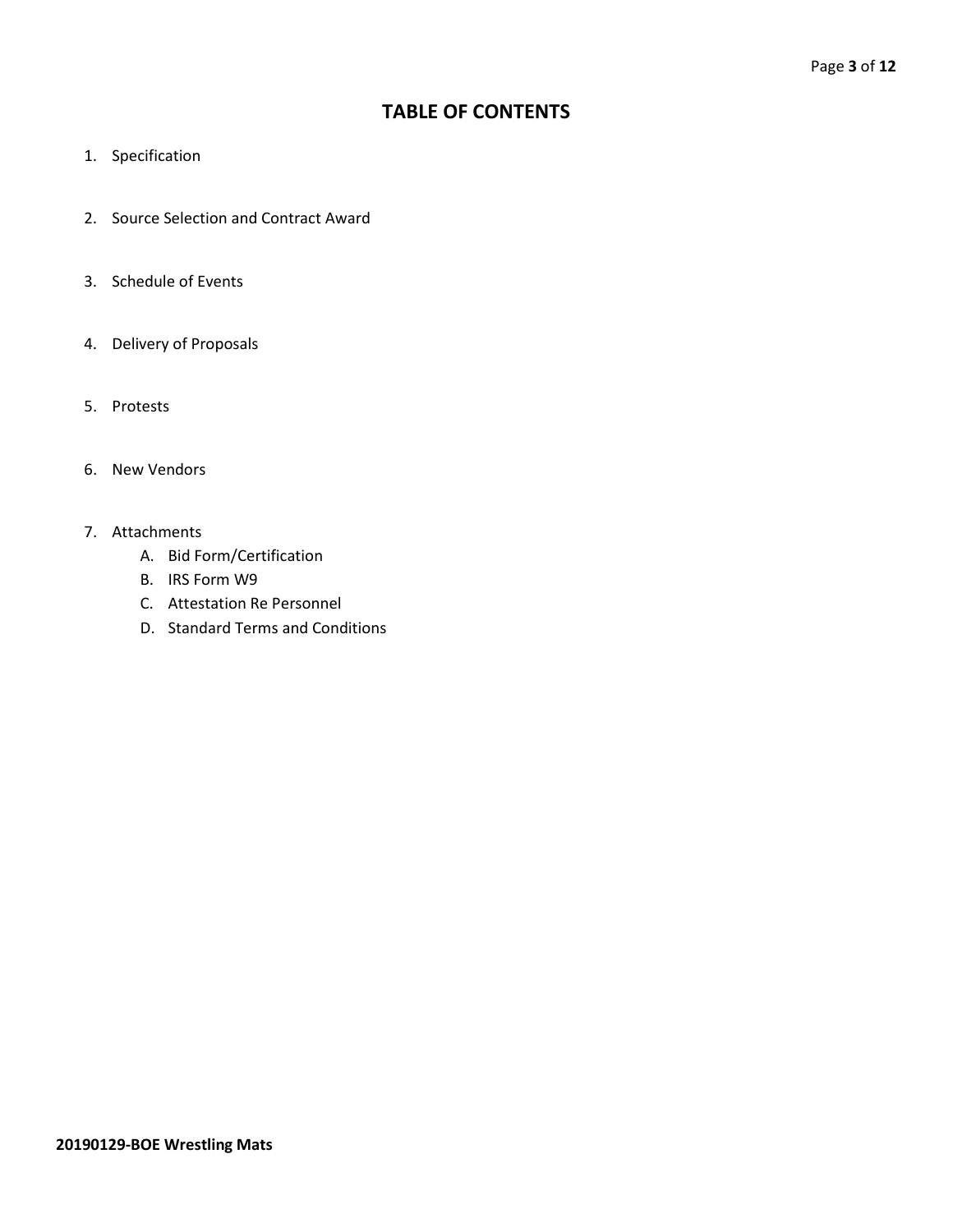1. Specification

All mats must be covered by a warranty. The Proposer must indicate the warranty duration on the Bid Form. The Proposer must also include delivery to the following:

Gallatin High 700 Dan Herron Drive Gallatin, TN 37066

#### **Competition Mat**

- Size: 40' x 40'
- Light Weight
- 1-5/8" thickness
- Green Color
- Logo
	- o 2 color (see below)
	- o 6' to 10'
	- o PNG file format available
- Tapeless mat feature, if available
- White high school circles and start marks

#### **Practice Mat**

- Size: 40' x 40'
- Light Weight
- 1-5/8" thickness
- Green Mat Color
- White practice circles
- Tapeless mat feature, if available

Logo



#### **Mat Storage**

\*Optional pricing.

- SCS has selected the Mat Basket system Model MB7 as its' preferred product. SCS shall accept equivalent products.
- Non-marking caster wheels are required.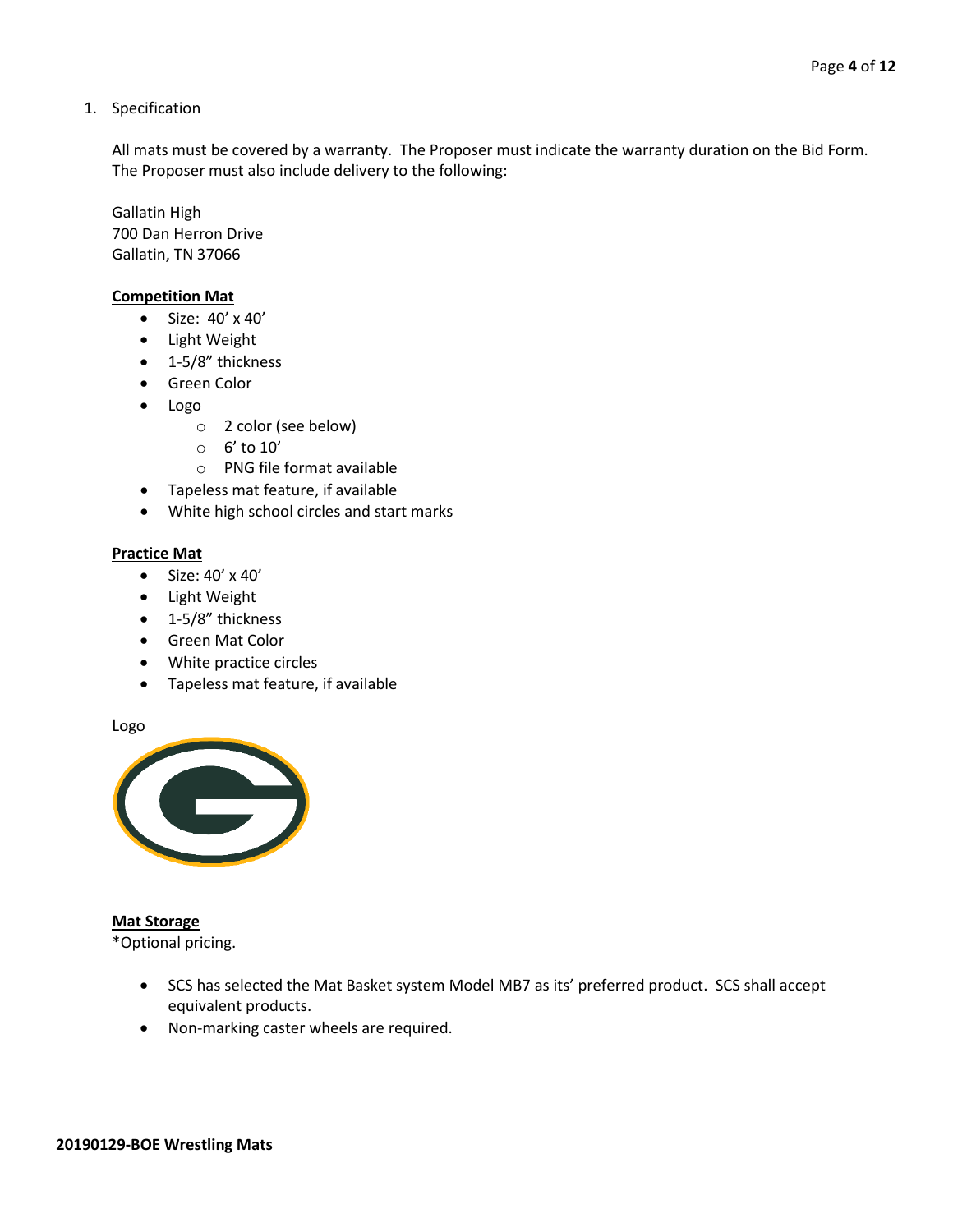- 2. Source Selection and Contract Award
	- Award, if made, will be made to the proposer submitting the lowest cost proposal and whom is also determined to be Responsive.
		- o General Criteria to be determined "Responsive"
			- Does the proposal include all required information?
			- Does the proposal include completed attachment forms?
			- Was the proposal delivered on or before the stated deadline?
	- SCS reserves the right to reject any proposal that takes exception to the specifications unless prior approval is requested and granted by SCS.
	- Upon mutual agreement by both parties, SCS shall grant the right to extend the terms, conditions and prices of contract(s) awarded from this ITB to other Institutions (such as State, Local and/or Public Agencies) who express an interest in participating in any contract that results from this ITB. Each of the "piggyback" Institutions will issue their own purchasing documents for purchase of the goods/services. Proposer agrees that SCS shall bear no responsibility or liability for any agreements between Proposer and the other Institution(s) who desire to exercise this option.
- 3. Schedule of Events

| <b>RFP Issued</b>              | January 10, 2019              |
|--------------------------------|-------------------------------|
| <b>RFP Submission DEADLINE</b> | January 29, 2019 @ 10:00 a.m. |

4. Delivery of Proposals

Sealed proposals will be accepted until **January 29, 2019 @ 10:00 a.m. Local Time**. Proposals received after that time will be deemed invalid. Vendors mailing proposal packages must allow sufficient time to ensure receipt of their package by the time specified. There will be no exceptions. Proposals will be opened and read aloud. The reading of the bids will begin at **10:00 a.m. Local Time**.

Due to the nature of deliveries to the SCS Support Services Facility by carriers such as UPS, FedEx and such like; the proposal package will be accepted if the date and time on the delivery confirmation are indicated to be on or before the Proposal Deadline.

Delivery Address: Sumner County Board of Education Attn: Purchasing Supervisor 1500 Airport Road Gallatin, TN 37066

The package containing the proposal must be sealed and clearly marked on the outside of the package: **"20190129-BOE Wrestling Mats" DO NOT OPEN**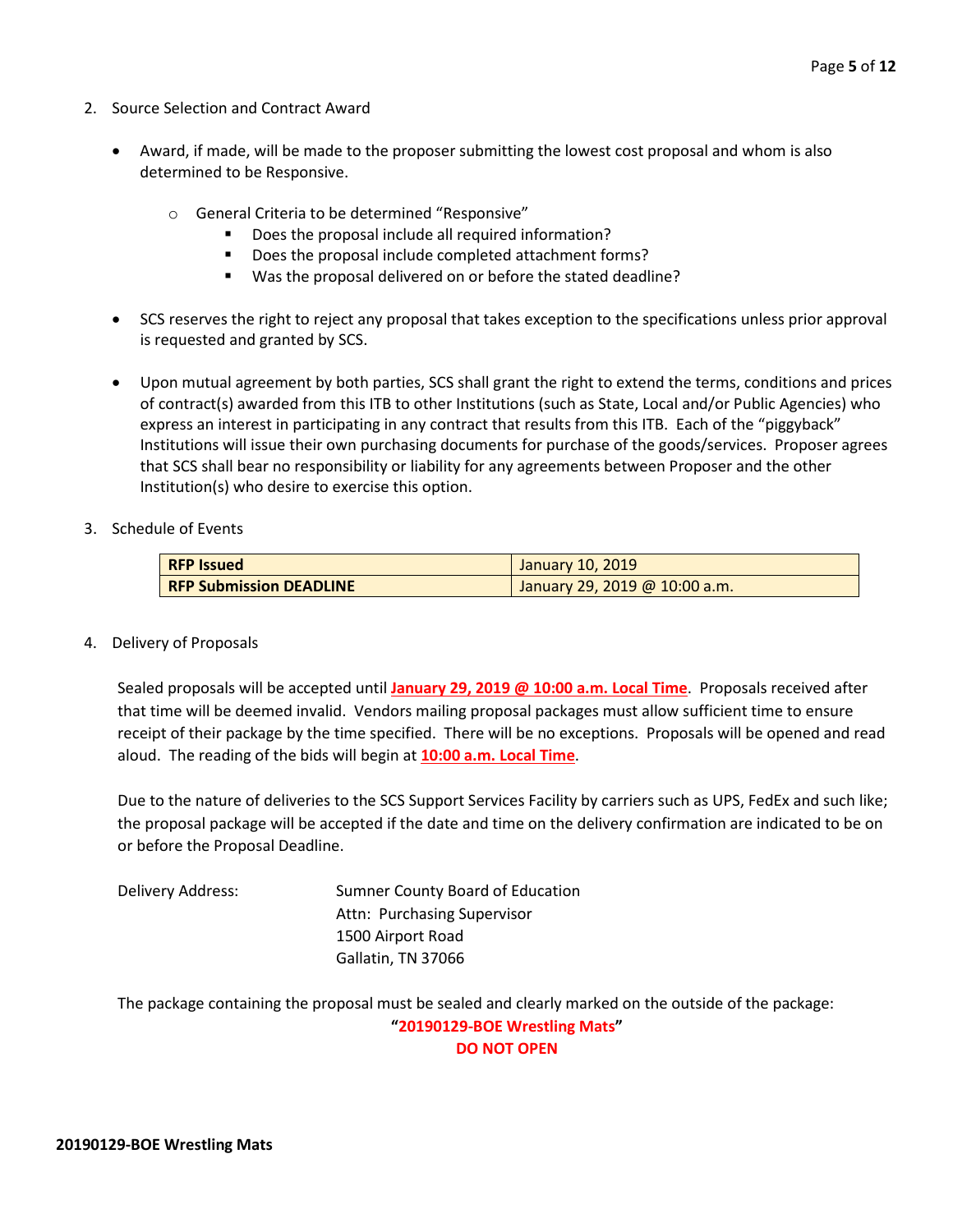## 5. Protests

In the event that any interested party finds any part of the listed specifications, terms or conditions to be discrepant, incomplete or otherwise questionable in any respect; it shall be the responsibility of the concerned party to notify the SCS Purchasing Office of such matters immediately upon receipt of the ITB. All notifications must be sent to the Purchasing Supervisor via email at [purchasing@sumnerschools.org.](mailto:purchasing@sumnerschools.org)

Any actual or prospective Proposer who is aggrieved in connection with the ITB or award of a contract may protest to the Purchasing Supervisor and/or the Sumner County Board of Education at its regularly scheduled meeting.

## 6. New Vendors

- To comply with Internal Revenue Service requirements, all vendors who perform any type of service are required to have a current IRS Form W-9 on file with the SCS Finance Department. It is a mandatory requirement to complete the IRS Form W-9 (Attachment 1) included in this RFP.
- To comply with the Tennessee Lawful Employment Act (50-1-702 and 50-1-703), non-employees (individuals paid directly by the employer in exchange for the individual's labor or services) must have on file one (1) of the following documents:
	- o A valid Tennessee driver's license or photo identification;
	- $\circ$  A valid driver's license or photo identification from another state where the license requirements are at least as strict as those in Tennessee;
	- o A birth certificate issued by a U.S. state, jurisdiction or territory;
	- o A U.S. government issued certified birth certificate;
	- o A valid, unexpired U.S. passport;
	- o A U.S. certificate of birth abroad (DS-1350 or FS-545)
	- o A report of birth abroad of a U.S. citizen (FS-240);
	- o A certificate of citizenship (N560 or N561);
	- o A certificate of naturalization (N550, N570 or N578);
	- o A U.S citizen identification card (I-197 or I-179); or
	- $\circ$  Valid alien registration documentation or other proof of current immigration registration recognized by the United States Department of Homeland Security that contains the individual's complete legal name and current alien admission number or alien file number (or numbers if the individual has more than one number).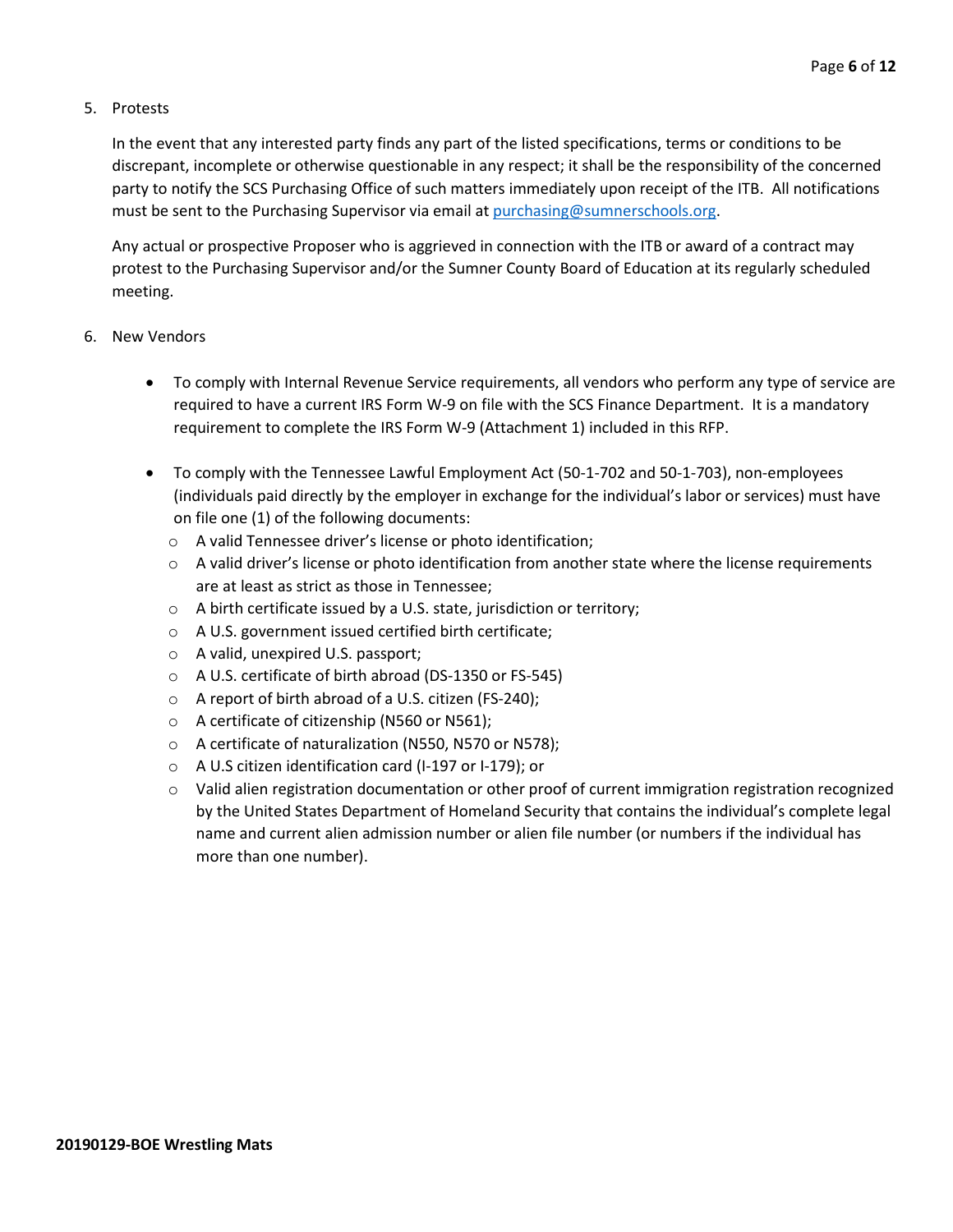### **7.A Bid Form**



Attn: Purchasing Supervisor 1500 Airport Road Gallatin, TN 37066

Date

| <b>DESCRIPTON</b>                                                                                                      | <b>PRICE EACH</b> |
|------------------------------------------------------------------------------------------------------------------------|-------------------|
| <b>Competition Mat</b>                                                                                                 |                   |
| <b>Practice Mat</b><br>Warranty Length: Warranty Length:                                                               |                   |
| <b>Optional Pricing:</b><br><b>Mat Storage</b><br>Brand:<br>Model:<br>the control of the control of the control of the |                   |

By checking this box, Proposer agrees that SCS reserves the right to extend the terms, conditions and prices of this contract to other Institutions (such as State, Local and/or Public Agencies) who express an interest in participating in any contract that results from this ITB. Each of the piggyback Institutions will issue their own purchasing documents for the goods/service. Proposer agrees that SCS shall bear no responsibility or liability for any agreements between Proposer and the other Institution(s) who desire to exercise this option.

| <b>AUTHORIZED SIGNATURE:</b> |  |
|------------------------------|--|
| <b>PRINTED NAME:</b>         |  |
| TITLE:                       |  |
| <b>COMPANY NAME:</b>         |  |
| <b>PHONE:</b>                |  |
| <b>EMAIL</b>                 |  |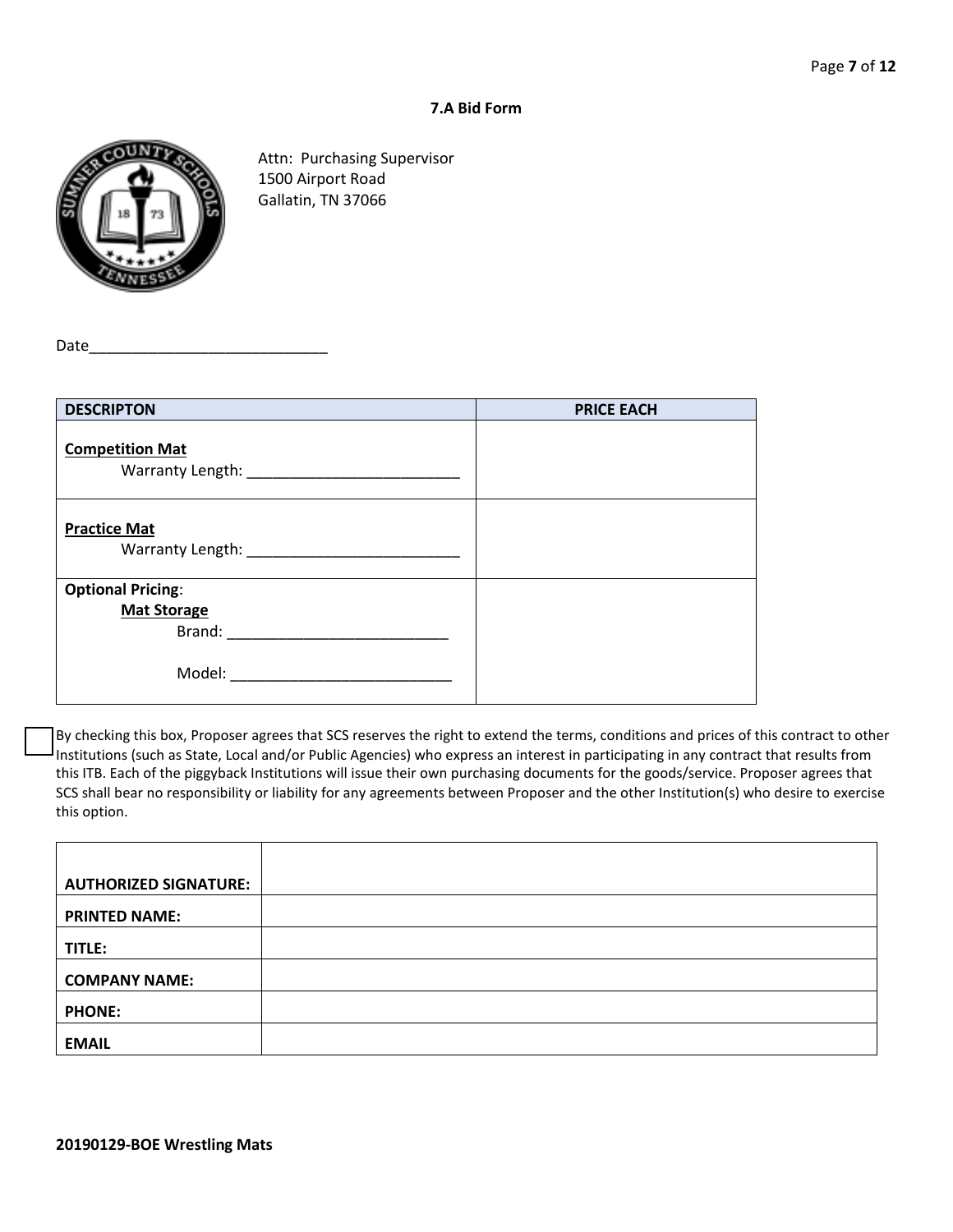#### 7.B IRS Form W9

| Form                                                                                                                                                                                                                                                                                                                         | <b>Request for Taxpayer</b><br>(Rev. December 2014)<br><b>Identification Number and Certification</b><br>Department of the Treasury<br>Internal Revenue Service                                                                                                                                                                                                                                                                                                                                                                          |                                                                                                                                                                                                                                                                                                                                                                                                                                                                                                                                                                                                                               |                                                                                                                                                                  | Give Form to the<br>requester. Do not<br>send to the IRS. |                                                                                                                                                                         |                                                   |  |  |
|------------------------------------------------------------------------------------------------------------------------------------------------------------------------------------------------------------------------------------------------------------------------------------------------------------------------------|------------------------------------------------------------------------------------------------------------------------------------------------------------------------------------------------------------------------------------------------------------------------------------------------------------------------------------------------------------------------------------------------------------------------------------------------------------------------------------------------------------------------------------------|-------------------------------------------------------------------------------------------------------------------------------------------------------------------------------------------------------------------------------------------------------------------------------------------------------------------------------------------------------------------------------------------------------------------------------------------------------------------------------------------------------------------------------------------------------------------------------------------------------------------------------|------------------------------------------------------------------------------------------------------------------------------------------------------------------|-----------------------------------------------------------|-------------------------------------------------------------------------------------------------------------------------------------------------------------------------|---------------------------------------------------|--|--|
|                                                                                                                                                                                                                                                                                                                              |                                                                                                                                                                                                                                                                                                                                                                                                                                                                                                                                          | 1 Name (as shown on your income tax return). Name is required on this line; do not leave this line blank.                                                                                                                                                                                                                                                                                                                                                                                                                                                                                                                     |                                                                                                                                                                  |                                                           |                                                                                                                                                                         |                                                   |  |  |
| οi                                                                                                                                                                                                                                                                                                                           | 2 Business name/disregarded entity name, if different from above                                                                                                                                                                                                                                                                                                                                                                                                                                                                         |                                                                                                                                                                                                                                                                                                                                                                                                                                                                                                                                                                                                                               |                                                                                                                                                                  |                                                           |                                                                                                                                                                         |                                                   |  |  |
| Specific Instructions on page<br>Print or type                                                                                                                                                                                                                                                                               | 3 Check appropriate box for federal tax classification; check only one of the following seven boxes:<br>C Corporation<br>S Corporation Partnership<br>Trust/estate<br>Individual/sole proprietor or<br>single-member LLC<br>  Limited liability company. Enter the tax classification (C=C corporation, S=S corporation, P=partnership) ▶<br>Note. For a single-member LLC that is disregarded, do not check LLC; check the appropriate box in the line above for<br>the tax classification of the single-member owner.<br>code (if any) |                                                                                                                                                                                                                                                                                                                                                                                                                                                                                                                                                                                                                               |                                                                                                                                                                  |                                                           | 4 Exemptions (codes apply only to<br>certain entities, not individuals; see<br>instructions on page 3):<br>Exempt payee code (if any)<br>Exemption from FATCA reporting |                                                   |  |  |
|                                                                                                                                                                                                                                                                                                                              | Other (see instructions)                                                                                                                                                                                                                                                                                                                                                                                                                                                                                                                 |                                                                                                                                                                                                                                                                                                                                                                                                                                                                                                                                                                                                                               |                                                                                                                                                                  |                                                           |                                                                                                                                                                         | (Applies to accounts maintained outside the U.S.) |  |  |
|                                                                                                                                                                                                                                                                                                                              | 5 Address (number, street, and apt. or suite no.)<br>Requester's name and address (optional)                                                                                                                                                                                                                                                                                                                                                                                                                                             |                                                                                                                                                                                                                                                                                                                                                                                                                                                                                                                                                                                                                               |                                                                                                                                                                  |                                                           |                                                                                                                                                                         |                                                   |  |  |
| See                                                                                                                                                                                                                                                                                                                          | 6 City, state, and ZIP code                                                                                                                                                                                                                                                                                                                                                                                                                                                                                                              |                                                                                                                                                                                                                                                                                                                                                                                                                                                                                                                                                                                                                               |                                                                                                                                                                  |                                                           |                                                                                                                                                                         |                                                   |  |  |
|                                                                                                                                                                                                                                                                                                                              |                                                                                                                                                                                                                                                                                                                                                                                                                                                                                                                                          | 7 List account number(s) here (optional)                                                                                                                                                                                                                                                                                                                                                                                                                                                                                                                                                                                      |                                                                                                                                                                  |                                                           |                                                                                                                                                                         |                                                   |  |  |
|                                                                                                                                                                                                                                                                                                                              |                                                                                                                                                                                                                                                                                                                                                                                                                                                                                                                                          | <b>Taxpayer Identification Number (TIN)</b>                                                                                                                                                                                                                                                                                                                                                                                                                                                                                                                                                                                   |                                                                                                                                                                  |                                                           |                                                                                                                                                                         |                                                   |  |  |
| Part I                                                                                                                                                                                                                                                                                                                       |                                                                                                                                                                                                                                                                                                                                                                                                                                                                                                                                          |                                                                                                                                                                                                                                                                                                                                                                                                                                                                                                                                                                                                                               |                                                                                                                                                                  |                                                           | Social security number                                                                                                                                                  |                                                   |  |  |
| Enter your TIN in the appropriate box. The TIN provided must match the name given on line 1 to avoid<br>backup withholding. For individuals, this is generally your social security number (SSN). However, for a<br>resident alien, sole proprietor, or disregarded entity, see the Part I instructions on page 3. For other |                                                                                                                                                                                                                                                                                                                                                                                                                                                                                                                                          |                                                                                                                                                                                                                                                                                                                                                                                                                                                                                                                                                                                                                               |                                                                                                                                                                  |                                                           |                                                                                                                                                                         |                                                   |  |  |
|                                                                                                                                                                                                                                                                                                                              | TIN on page 3.                                                                                                                                                                                                                                                                                                                                                                                                                                                                                                                           | entities, it is your employer identification number (EIN). If you do not have a number, see How to get a                                                                                                                                                                                                                                                                                                                                                                                                                                                                                                                      |                                                                                                                                                                  | or                                                        |                                                                                                                                                                         |                                                   |  |  |
|                                                                                                                                                                                                                                                                                                                              |                                                                                                                                                                                                                                                                                                                                                                                                                                                                                                                                          | Note. If the account is in more than one name, see the instructions for line 1 and the chart on page 4 for                                                                                                                                                                                                                                                                                                                                                                                                                                                                                                                    |                                                                                                                                                                  |                                                           |                                                                                                                                                                         | <b>Employer identification number</b>             |  |  |
|                                                                                                                                                                                                                                                                                                                              | guidelines on whose number to enter.                                                                                                                                                                                                                                                                                                                                                                                                                                                                                                     |                                                                                                                                                                                                                                                                                                                                                                                                                                                                                                                                                                                                                               |                                                                                                                                                                  |                                                           |                                                                                                                                                                         |                                                   |  |  |
| Part II                                                                                                                                                                                                                                                                                                                      | Certification                                                                                                                                                                                                                                                                                                                                                                                                                                                                                                                            |                                                                                                                                                                                                                                                                                                                                                                                                                                                                                                                                                                                                                               |                                                                                                                                                                  |                                                           |                                                                                                                                                                         |                                                   |  |  |
|                                                                                                                                                                                                                                                                                                                              | Under penalties of perjury, I certify that:                                                                                                                                                                                                                                                                                                                                                                                                                                                                                              |                                                                                                                                                                                                                                                                                                                                                                                                                                                                                                                                                                                                                               |                                                                                                                                                                  |                                                           |                                                                                                                                                                         |                                                   |  |  |
|                                                                                                                                                                                                                                                                                                                              |                                                                                                                                                                                                                                                                                                                                                                                                                                                                                                                                          | 1. The number shown on this form is my correct taxpayer identification number (or I am waiting for a number to be issued to me); and                                                                                                                                                                                                                                                                                                                                                                                                                                                                                          |                                                                                                                                                                  |                                                           |                                                                                                                                                                         |                                                   |  |  |
|                                                                                                                                                                                                                                                                                                                              |                                                                                                                                                                                                                                                                                                                                                                                                                                                                                                                                          | 2. I am not subject to backup withholding because: (a) I am exempt from backup withholding, or (b) I have not been notified by the Internal Revenue<br>Service (IRS) that I am subject to backup withholding as a result of a failure to report all interest or dividends, or (c) the IRS has notified me that I am<br>no longer subject to backup withholding; and                                                                                                                                                                                                                                                           |                                                                                                                                                                  |                                                           |                                                                                                                                                                         |                                                   |  |  |
| 3. I am a U.S. citizen or other U.S. person (defined below); and                                                                                                                                                                                                                                                             |                                                                                                                                                                                                                                                                                                                                                                                                                                                                                                                                          |                                                                                                                                                                                                                                                                                                                                                                                                                                                                                                                                                                                                                               |                                                                                                                                                                  |                                                           |                                                                                                                                                                         |                                                   |  |  |
|                                                                                                                                                                                                                                                                                                                              |                                                                                                                                                                                                                                                                                                                                                                                                                                                                                                                                          | 4. The FATCA code(s) entered on this form (if any) indicating that I am exempt from FATCA reporting is correct.                                                                                                                                                                                                                                                                                                                                                                                                                                                                                                               |                                                                                                                                                                  |                                                           |                                                                                                                                                                         |                                                   |  |  |
|                                                                                                                                                                                                                                                                                                                              | instructions on page 3.                                                                                                                                                                                                                                                                                                                                                                                                                                                                                                                  | Certification instructions. You must cross out item 2 above if you have been notified by the IRS that you are currently subject to backup withholding<br>because you have failed to report all interest and dividends on your tax return. For real estate transactions, item 2 does not apply. For mortgage<br>interest paid, acquisition or abandonment of secured property, cancellation of debt, contributions to an individual retirement arrangement (IRA), and<br>generally, payments other than interest and dividends, you are not required to sign the certification, but you must provide your correct TIN. See the |                                                                                                                                                                  |                                                           |                                                                                                                                                                         |                                                   |  |  |
| Sign<br>Here                                                                                                                                                                                                                                                                                                                 | Signature of<br>U.S. person $\blacktriangleright$                                                                                                                                                                                                                                                                                                                                                                                                                                                                                        |                                                                                                                                                                                                                                                                                                                                                                                                                                                                                                                                                                                                                               | Date P                                                                                                                                                           |                                                           |                                                                                                                                                                         |                                                   |  |  |
|                                                                                                                                                                                                                                                                                                                              | <b>General Instructions</b>                                                                                                                                                                                                                                                                                                                                                                                                                                                                                                              |                                                                                                                                                                                                                                                                                                                                                                                                                                                                                                                                                                                                                               | ● Form 1098 (home mortgage interest), 1098-E (student loan interest), 1098-T<br>(tuition)                                                                        |                                                           |                                                                                                                                                                         |                                                   |  |  |
| Section references are to the Internal Revenue Code unless otherwise noted.<br>Future developments. Information about developments affecting Form W-9 (such                                                                                                                                                                  |                                                                                                                                                                                                                                                                                                                                                                                                                                                                                                                                          | · Form 1099-C (canceled debt)                                                                                                                                                                                                                                                                                                                                                                                                                                                                                                                                                                                                 |                                                                                                                                                                  |                                                           |                                                                                                                                                                         |                                                   |  |  |
|                                                                                                                                                                                                                                                                                                                              |                                                                                                                                                                                                                                                                                                                                                                                                                                                                                                                                          | as legislation enacted after we release it) is at www.irs.gov/fw9.                                                                                                                                                                                                                                                                                                                                                                                                                                                                                                                                                            | · Form 1099-A (acquisition or abandonment of secured property)<br>Use Form W-9 only if you are a U.S. person (including a resident alien), to                    |                                                           |                                                                                                                                                                         |                                                   |  |  |
|                                                                                                                                                                                                                                                                                                                              | <b>Purpose of Form</b>                                                                                                                                                                                                                                                                                                                                                                                                                                                                                                                   |                                                                                                                                                                                                                                                                                                                                                                                                                                                                                                                                                                                                                               | provide your correct TIN.                                                                                                                                        |                                                           |                                                                                                                                                                         |                                                   |  |  |
|                                                                                                                                                                                                                                                                                                                              |                                                                                                                                                                                                                                                                                                                                                                                                                                                                                                                                          | An individual or entity (Form W-9 requester) who is required to file an information<br>return with the IRS must obtain your correct taxpayer identification number (TIN)                                                                                                                                                                                                                                                                                                                                                                                                                                                      | If you do not return Form W-9 to the requester with a TIN, you might be subject<br>to backup withholding. See What is backup withholding? on page 2.             |                                                           |                                                                                                                                                                         |                                                   |  |  |
|                                                                                                                                                                                                                                                                                                                              |                                                                                                                                                                                                                                                                                                                                                                                                                                                                                                                                          | which may be your social security number (SSN), individual taxpayer identification<br>number (ITIN), adoption taxpayer identification number (ATIN), or employer                                                                                                                                                                                                                                                                                                                                                                                                                                                              | By signing the filled-out form, you:<br>1. Certify that the TIN you are giving is correct (or you are waiting for a number                                       |                                                           |                                                                                                                                                                         |                                                   |  |  |
|                                                                                                                                                                                                                                                                                                                              |                                                                                                                                                                                                                                                                                                                                                                                                                                                                                                                                          | identification number (EIN), to report on an information return the amount paid to<br>you, or other amount reportable on an information return. Examples of information                                                                                                                                                                                                                                                                                                                                                                                                                                                       | to be issued).<br>2. Certify that you are not subject to backup withholding, or                                                                                  |                                                           |                                                                                                                                                                         |                                                   |  |  |
|                                                                                                                                                                                                                                                                                                                              | · Form 1099-INT (interest earned or paid)                                                                                                                                                                                                                                                                                                                                                                                                                                                                                                | returns include, but are not limited to, the following:                                                                                                                                                                                                                                                                                                                                                                                                                                                                                                                                                                       | 3. Claim exemption from backup withholding if you are a U.S. exempt payee. If                                                                                    |                                                           |                                                                                                                                                                         |                                                   |  |  |
|                                                                                                                                                                                                                                                                                                                              |                                                                                                                                                                                                                                                                                                                                                                                                                                                                                                                                          | . Form 1099-DIV (dividends, including those from stocks or mutual funds)                                                                                                                                                                                                                                                                                                                                                                                                                                                                                                                                                      | applicable, you are also certifying that as a U.S. person, your allocable share of<br>any partnership income from a U.S. trade or business is not subject to the |                                                           |                                                                                                                                                                         |                                                   |  |  |

· Form 1099-MISC (various types of income, prizes, awards, or gross proceeds)

. Form 1099-B (stock or mutual fund sales and certain other transactions by brokers)

· Form 1099-S (proceeds from real estate transactions)

. Form 1099-K (merchant card and third party network transactions)

any partnership income from a U.S. trade or business is not subject to the withholding tax on foreign partners' share of effectively connected income, and the Centric Acceles exercise of the correction of the exerce exempt

Cat. No. 10231X

Form W-9 (Rev. 12-2014)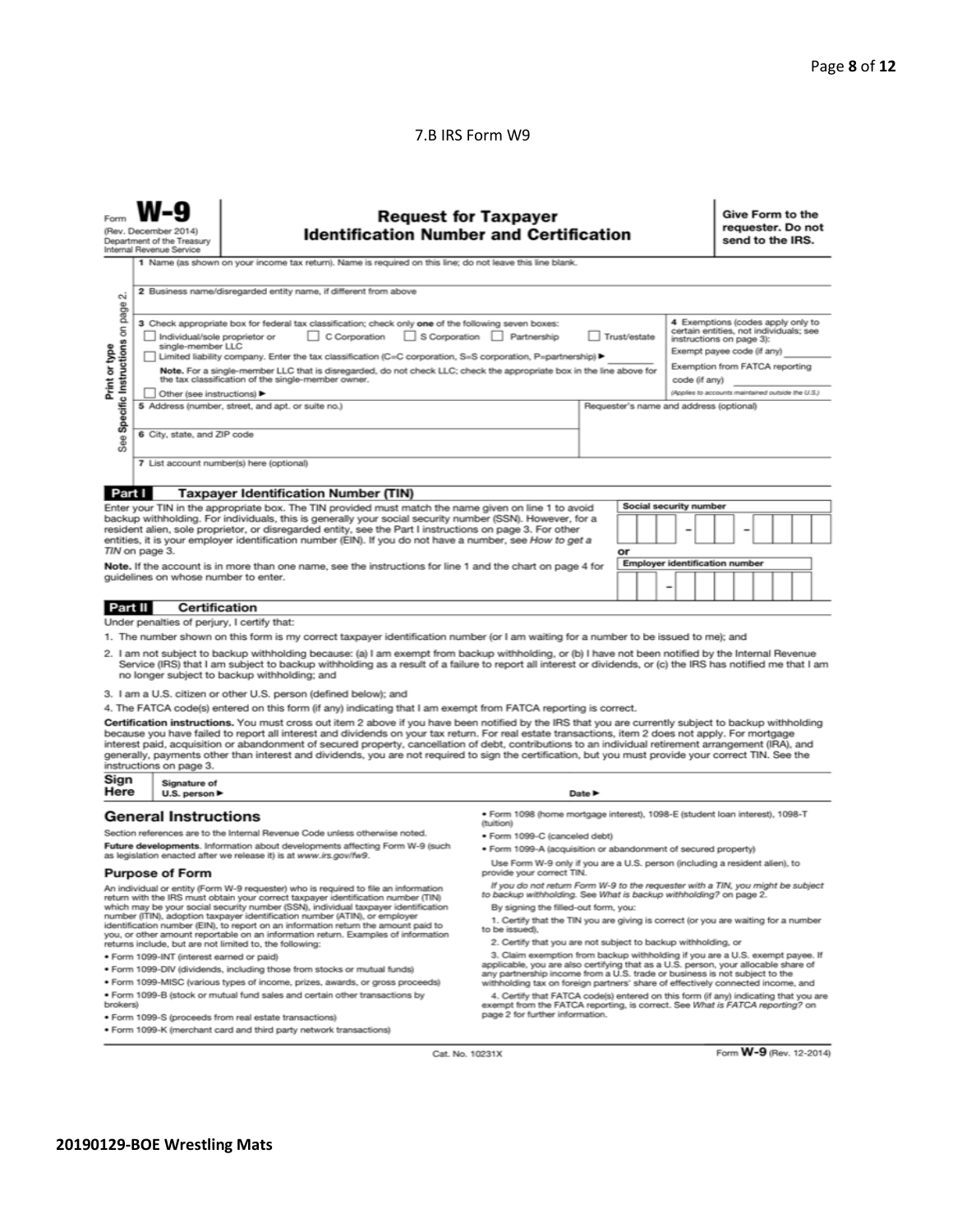## **ATTACHMENT 7.C – Attestation Re Personnel**

# **ATTESTATION RE PERSONNEL USED IN CONTRACT PERFORMANCE**

| CONTRACTOR LEGAL ENTITY NAME:                                          |  |
|------------------------------------------------------------------------|--|
| FEDERAL EMPLOYER IDENTIFICATION NUMBER:<br>(or Social Security Number) |  |

**The Contractor, identified above, does hereby attest, certify, warrant and assure that the Contractor shall not knowingly utilize the services of an illegal immigrant in the performance of this Contract and shall not knowingly utilize the services of any subcontractor who will utilize the services of an illegal immigrant in the performance of this Contract, T.C.A. § 12-3-309.**

SIGNATURE & DATE:

*NOTICE: This attestation MUST be signed by an individual empowered to contractually bind the Contractor.*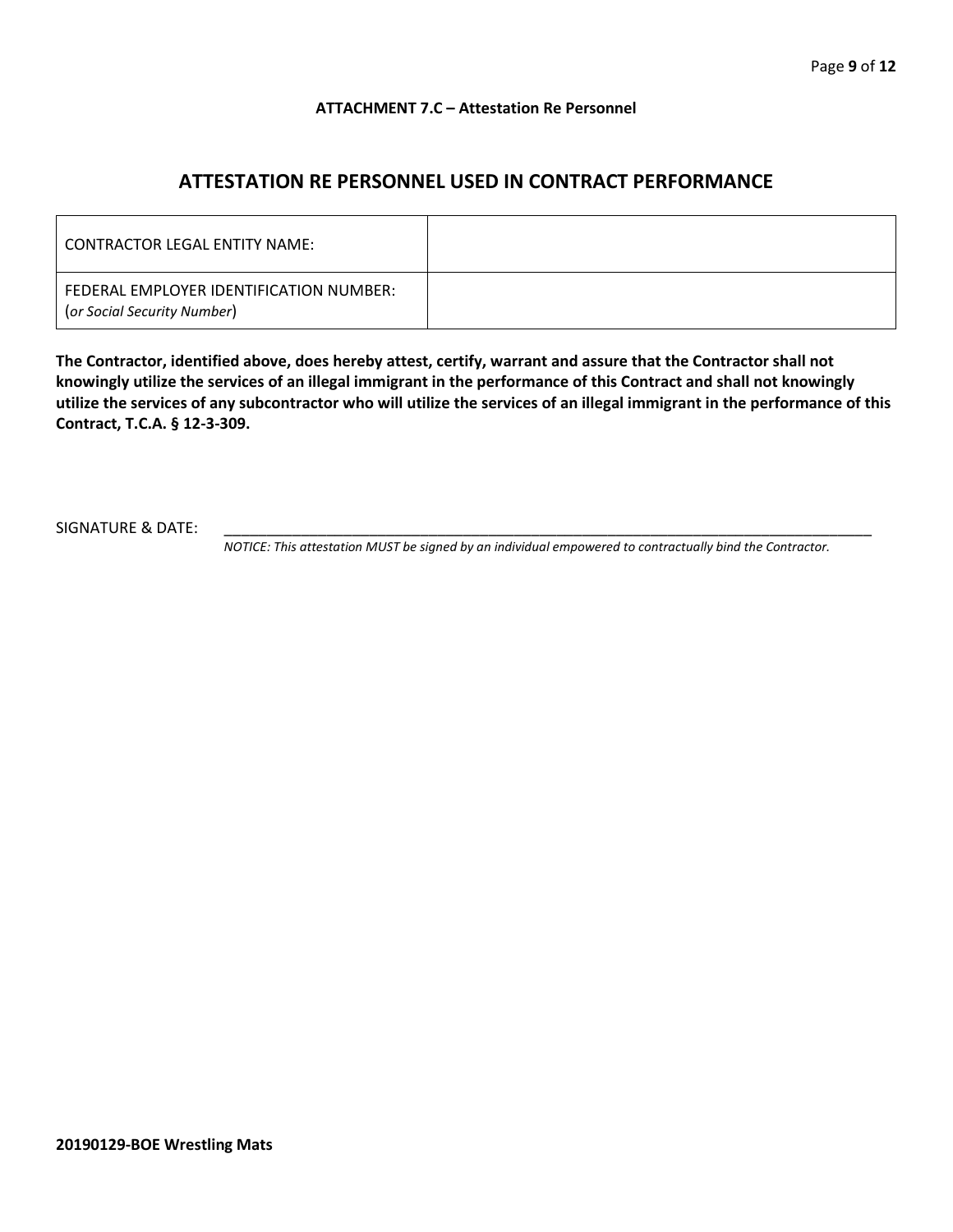## **ATTACHMENT 7.D – Standard Terms & Conditions SUMNER COUNTY BOARD OF EDUCATION (SCS)**

#### **1. PREPARATION AND SUBMISSION OF BID.**

- **a.** Failure to examine any drawings**,** specifications, or instructions will be at the proposer's risk. Any deviation from the stated terms, conditions and specifications must be coordinated with and approved in writing by the SCS Purchasing Supervisor.
- **b.** ITB SUBMITTAL / SIGNATURE: Proposal shall give the full name and business address of the bidder. If the proposer is a corporation, the name shall be stated as it is in the corporate charter. Proposals must be signed in ink by the proposer's authorized agent. Unsigned proposals will be rejected. Proposals are to be sealed and the outside of the envelope is to reference the ITB number. The person signing the proposal must show their title, and if requested by SCS, must furnish satisfactory proof of his or her authority to bind his or her company in contract. Proposer understands that by submitting a proposal with an authorized signature, it shall constitute an offer to SCS. Proposals must be typewritten or in ink; otherwise they may not be considered. Purchase orders will be issued to the firm name appearing on the W9. Facsimile responses will not be considered.
- **c.** SCS is not responsible for any costs incurred by any vendor pursuant to the ITB. The vendor shall be responsible for all costs incurred in connection with the preparation and submission of its proposal.
- **d.** All proposers must be in compliance with T.C.A. § 62-6-119 at the time of proposal submission and provide evidence of compliance with the applicable provisions of the chapter before such proposal may be considered.
- **e.** Proposals are to be received in the location designated in the ITB no later than the specified date and time. Late submissions will NOT be opened or considered.
- **f.** No erasures permitted. Errors may be crossed out and corrections printed in ink or typewritten adjacent to error and must be initialed in ink by person signing the proposal.
- **g.** Specifications: Reference to available specifications shall be sufficient to make the terms of the specifications binding on the proposer. The use of the name of a manufacturer, or any special brand or make in describing an item does not restrict the proposer to that manufacturer or specific article, unless specifically stated. Comparable products of other manufacturers will be considered if proof of compatibility is contained in the proposal. Proposers are required to notify SCSs Purchasing Supervisor whenever specifications/procedures are not perceived to be fair and open. The articles on which the proposals are submitted must be equal or superior to that specified. Informative and Descriptive Literature: The proposer must show brand or trade names of the articles proposed, when applicable. It shall be the responsibility of the vendor, including vendors whose product is referenced, to furnish with the proposal such specifications, catalog pages, brochures or other data as will provide an adequate basis for determining the quality and functional capabilities of the product offered. Failure to provide this data may be considered valid justification for rejection of proposal.
- **h.** Samples: Samples of items when called for, must be furnished free of expense, and if not destroyed will, upon vendor's request within ten (10) days of proposal opening, be returned at the proposer's expense. Each sample must be labeled with the proposer's name, manufacturer's brand name and number, ITB number and item reference.
- **i.** Time of Performance: The number of calendar days in which delivery is to be made after receipt of order shall be stated in the proposal and may be a factor in making an award, price notwithstanding. If no delivery time is stated in the proposal, proposer agrees that delivery is to be made within two weeks (10 business days) of order.
- **j.** Transportation and delivery charges should be included in the price and be fully prepaid by the vendor to the destination specified in the ITB. Proposal prices shall include delivery of all items F.O.B. destination.
- **k.** New materials and supplies must be delivered unless otherwise specifically stated in the ITB.
- **l.** Alternate/multiple proposals will not be considered unless specifically called for in the ITB.
- **m.** Only proposals submitted on ITB forms furnished by SCS will be considered.
- **n.** By signing the ITB where indicated, the proposer agrees to strictly abide by all local, state and federal statutes and regulations. The proposer further certifies that this proposal is made without collusion or fraud.
- **o.** Error in Proposal. In case of error in the extension of prices in the proposal, the unit price will govern. Late submissions will NOT be opened or considered. Proposers are cautioned to verify their proposals before submission, as amendments received after the ITB deadline will not be considered. No proposal shall be altered, amended or withdrawn after opening. After proposal opening, a proposer may withdraw a proposal only when there is obvious clerical error such as a misplaced decimal point, or when enforcement of the proposal would impose unconscionable hardship due to an error in the proposal resulting in a quotation substantially below the other proposals received. Proposal withdrawals will be considered only upon written request of the proposer.

#### **20190129-BOE Wrestling Mats**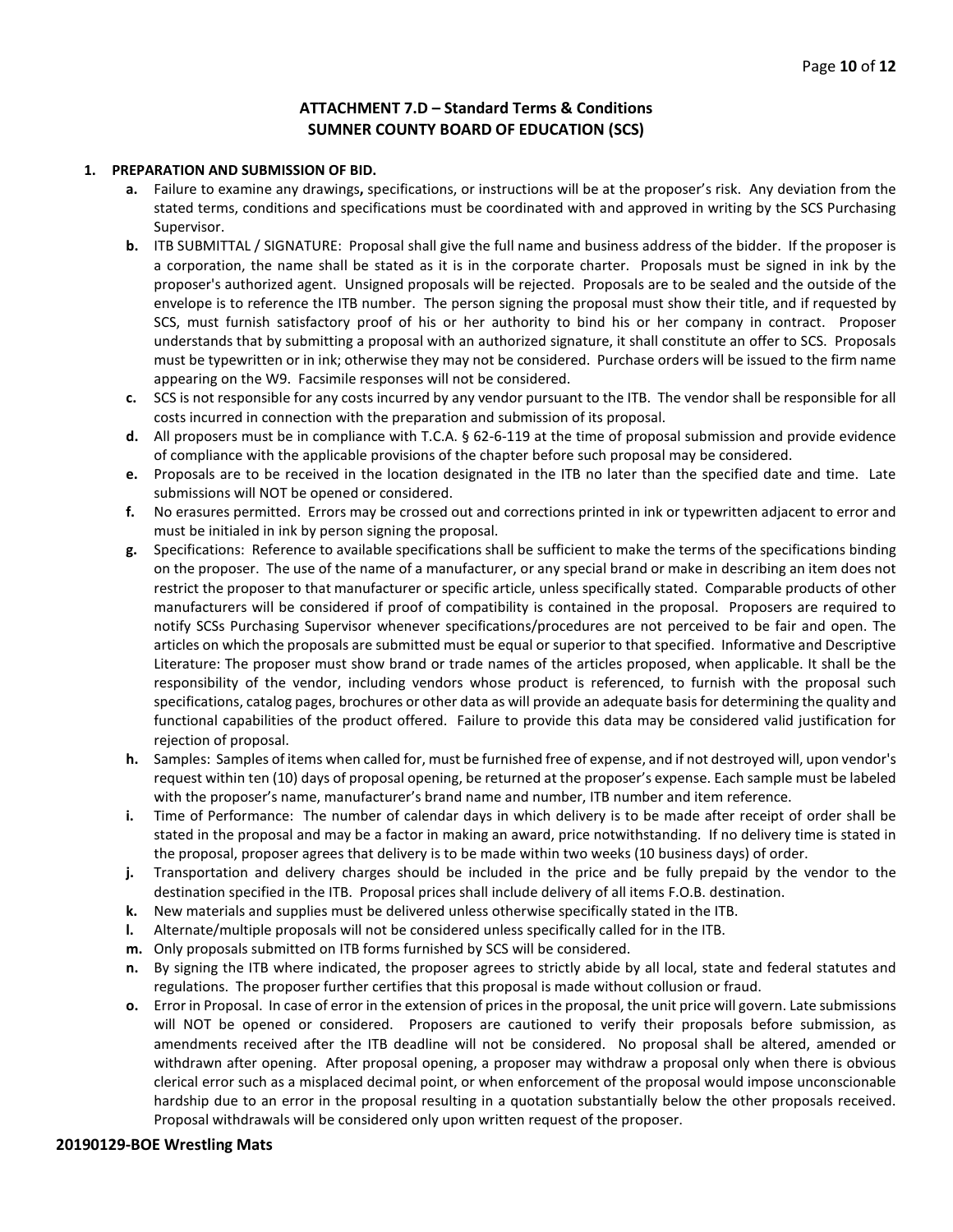- **2. OPEN RECORDS.** In order to comply with the provisions of the Tennessee Open Records Act, all proposals will be publicly opened and are subject to public inspection after the award upon written request. Proposers may be present at ITB opening. Summary information will be posted the SCS website, www.sumnerschools.org under the Invitation to Bid link.
- **3. ACCEPTANCE AND AWARD.** SCS reserves the right to reject any and all proposals and to waive any informality in proposals and, unless otherwise specified by the proposers to accept any item in the proposal. Action to reject all proposals shall be taken for unreasonably high prices, errors in the bid documents, cessation of need, unavailability of funds, or any other reason approved by SCS.
	- **a.** Contracts and purchases will be made with the lowest, responsive, responsible, qualified proposer. The quality of the articles to be supplied, their conformity with the specifications, their suitability to the requirements of the Institution, cash discount offered, and the delivery terms will be taken into consideration.
	- **b.** Any deviation from these stated terms, specifications and conditions must be coordinated with and approved in writing by the Purchasing Supervisor.
	- **c.** Prices quoted on the response (if any) are to be considered firm and binding until the said equipment, supplies or services are in the possession of SCS.
	- **d.** SCS reserves the right to order more or less than the quantity listed in the proposal.
	- **e.** If a proposal fails to state a time within which a proposal must be accepted, it is understood and agreed that SCS shall have ninety (90) days to accept.
	- **f.** No purchase or contract is authorized or valid until the issuance of a SCS purchase order in accordance with SCS policy. No SCS employee is authorized to purchase equipment, supplies or services prior to the issuance of such a purchase order.
	- **g.** The contract may not be assigned without written SCS consent.
	- **h.** If the appropriate space is marked on the ITB, other Institutions (such as State, Local and/or Public Agencies) may purchase off the contract during the same period as SCS.
	- **i.** The awarded proposer will be required to post a performance and payment bond in the amount of 25% of the contract price if it exceeds \$100,000 as stated by T.C.A. §12-4-201.
	- **j.** If the project cost is in excess of \$25,000 a performance bond must be secured by the requesting part in an amount equal to the market improvement value.
- **4. PAYMENT**. Payment terms must be specified in the proposal, including any discounts for early payment. Partial payments will not be approved unless justification for such payment can be shown. Terms will be NET 30 days. Payment will not be made until the conditions and specifications of the ITB are inspected and approved as conforming by persons appointed by SCS.
- **5. DEFAULT OF SELECTED VENDOR.** In case of vendor default, SCS may procure the articles or services from other sources and hold the defaulting vendor responsible for any resulting cost. If the awarded vendor violates any terms of their proposal, the contract, SCS policy or any law, they may be disqualified from submitting proposals for a period of two years for minor violations or longer for major violations. Proposals from disqualified bidders will not be accepted during the period of disqualification.
- **6. INSPECTION OF PURCHASES.** Articles received which are not equivalent will not be accepted and will be picked up by the vendor or returned to vendor, shipping charges collect. SCS shall have a reasonable period in which to inspect and accept or reject materials without liability. If necessity requires SCS to use nonconforming materials, an appropriate reduction in payment may be made.
- **7. TAXES.** SCS is tax exempt; do not include taxes in quotation. Vendors making improvements or additions to or performing repair work on real property for SCS are liable for any applicable sales or use tax on tangible personal property used in connection with the contract or furnished to vendors by the state for use under the contract.
- **8. NONDISCRIMINATION.** SCS is an equal opportunity employer. SCS and bidder agree to comply with Titles VI and VII of the Civil Rights Act of 1964, Title IX of the Education Amendments of 1972, Section 504 of the Rehabilitation Act of 1973, Executive Order 11,246, the Americans with Disabilities Act of 1990 and the related regulations to each. Each party assures that it will not discriminate against any individual including, but not limited to employees or applicants for employment and/or students, because of race, religion, creed, color, sex, age, disability, veteran status or national origin. In the event that any claims should arise with regards to violations of any such local, state or federal law, statues, rule or regulations, the vendor will indemnify and hold SCS harmless for any damages, including court costs or attorney fees, which might be incurred.

#### **20190129-BOE Wrestling Mats**